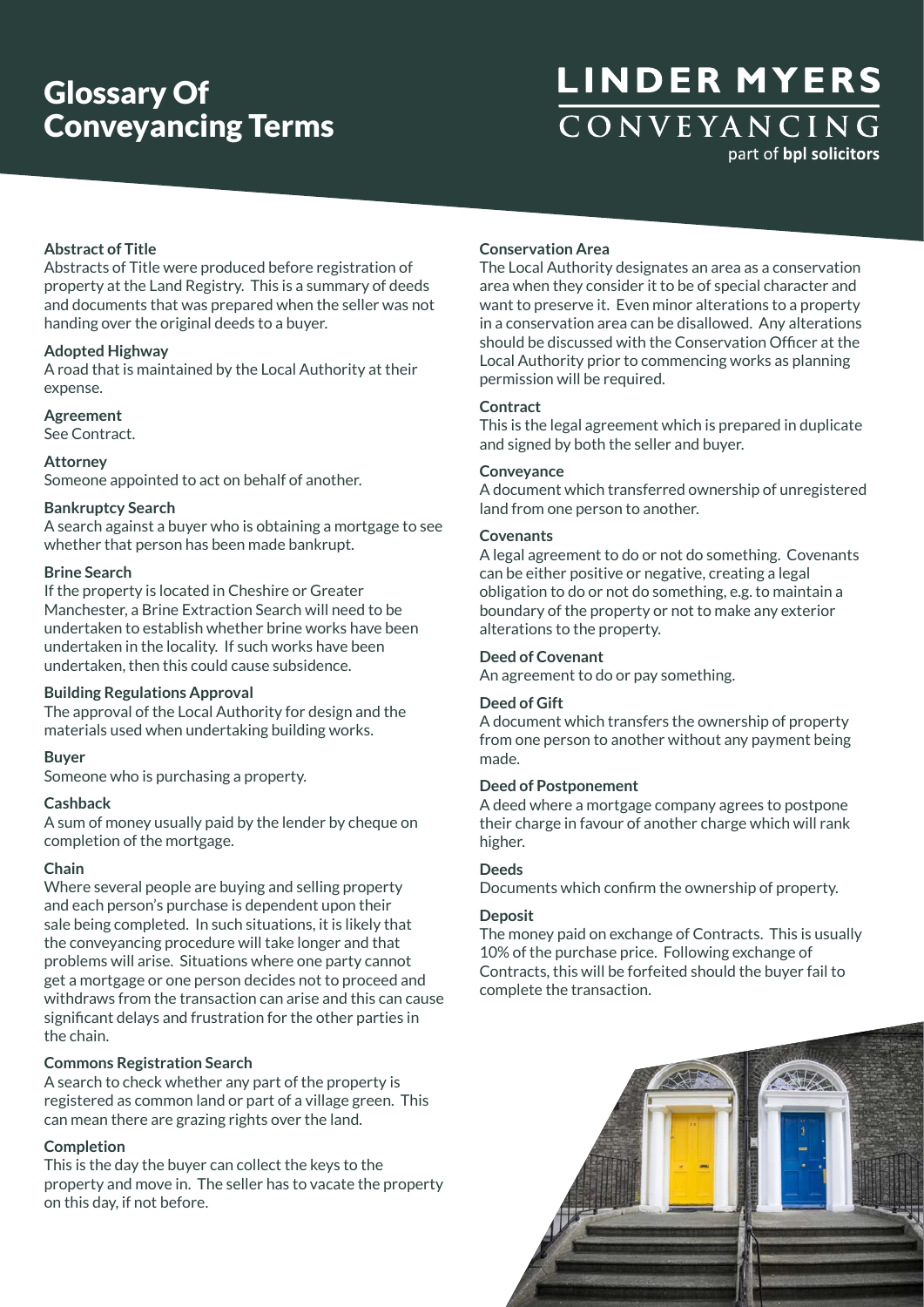## **LINDER MYERS** CONVEYANCING part of bpl solicitors

**Easement**

Rights or restrictions to do something over land, such as a right of way or a right of drainage. The property can also be subject to rights that adjoining owners may have over it, e.g. a right for the adjoining owners to use the drains and pipes that run through the property, or a right of access to enter onto the property for maintenance and repair.

### **Environmental Search**

A search to establish whether there are any environmental issues affecting the property, such as contamination, radon gas, flooding and landfill sites.

## **Exchange of Contracts**

This is the legally binding point in the transaction. Contracts will only be exchanged once all searches, replies to enquiries and mortgage instructions have been received by the buyer's solicitors. At this stage, the completion date is fixed and the parties are unable to change their minds. If they do, and fail to complete the transaction, then financial penalties are payable by the defaulting party.

## **Fixtures Fittings and Contents Form**

A list of the items that the sellers have agreed to leave at the property which are included in the sale price.

### **Flying Freehold**

Where part of the property is built over or under another property owned by someone else.

### **Freehold**

Absolute title to the land.

### **Full Title Guarantee**

The Contract provides for the seller to give a guarantee regarding the title. This is the most common form of guarantee when the seller has lived at the property and has a knowledge of it.

### **Gazumping**

When a property is sold subject to Contract and the seller accepts a higher offer from someone else prior to exchange of Contracts.

### **Gazundering**

When a buyer of a property says they will only proceed at a reduced price just before Contracts are due to be exchanged.

### **Ground Rent**

A fee paid to the freehold owner of property. This arises when purchasing a leasehold property.

## **Index Map Search**

A search undertaken with the Land Registry to see whether any of the property is registered.

## **Land Charges Search**

A search in the Land Charges Register when purchasing unregistered land to see whether there are any other mortgages, covenants or easements and other rights registered against the property owners.

### **Land Registry**

The government body that is responsible for maintaining a register of land in England and Wales.

### **Land Registry Search**

A search usually undertaken prior to completion to see whether any additional entries have been added to the register.

### **Lease**

When purchasing a Leasehold property, this is the document that creates the term of the Lease and grants the rights and covenants affecting the property.

### **Leasehold**

An interest in land for a period of years. This can vary from 99 years to 999 years.

## **Legal Charge**

See mortgage.

## **Lender**

See mortgagee.

### **Lessee**

The person who has the benefit of the Leasehold interest in the property. If you are buying a property which is Leasehold, you will then be the Lessee.

### **Lessor**

The person who owns the freehold of the land upon which a Lease is granted.

### **Limited Title Guarantee**

This is provided in the Contract if the person selling the property does not have knowledge of the property. For example, this is usually encountered when personal representatives are selling a property.

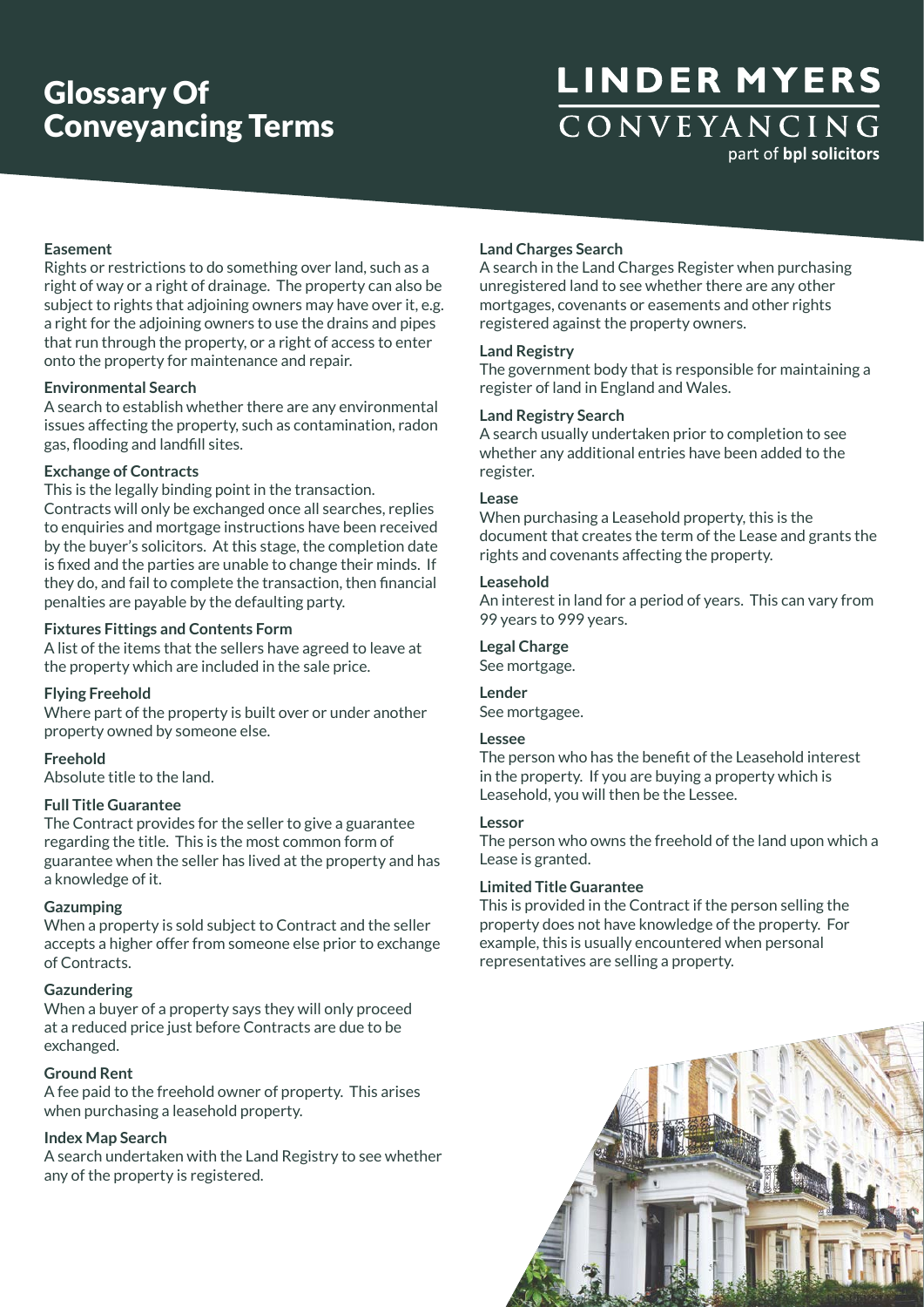## **LINDER MYERS** CONVEYANCING part of bpl solicitors

## **Listed Building**

Buildings that are considered to be of special historical interest are sometimes listed. The controls on these buildings are significant and no alterations or development of them can be undertaken in any way unless Listed Building Consent is obtained prior to the commencement of any works.

### **Local Authority Search**

A search undertaken with the Local Authority that will provide details of planning permissions and building regulation approvals that have been granted for the property. The search will also provide details as to whether the roads abutting the property have been adopted and will provide details of any notices or orders affecting the property.

#### **Mining Search**

A search to see whether the property is located close to mine shafts and other workings which could affect the stability of the property.

### **Mortgage**

A loan to buy a property. This loan is secured by way of a charge registered on the property following completion of the purchase.

### **Mortgage Deed**

A document signed by the person taking out the mortgage to enable the mortgage to be registered at the Land Registry.

#### **Mortgage Offer**

The document containing the terms and conditions of the mortgage being offered.

#### **Mortgagee**

The person who is providing the mortgage.

### **Mortgagor**

The person who is taking out the mortgage.

### **Occupier's Consent**

A person who will be living at the property but is not a party to the mortgage. The mortgage company will require the occupier to sign a consent form to confirm that, should the mortgage company take possession of the property, they will vacate the property.

## **Party Wall**

A wall owned jointly by neighbours which is repairable and maintainable at joint expense.

### **Planning Permission**

Approval by the Local Authority to an extension or alteration to the property or for change of use of a property.

## **Private Road**

A road that is maintained by the people who use it.

### **Property Information Form**

A document completed by the sellers providing answers to standard questions relating to the property.

### **Radon Gas**

Radon is a naturally occurring gas that in high levels can be carcinogenic. You can acquire from the National Radiological Protection Board a monitoring or investigation kit which you can incorporate in the property for a period of three months and this will determine whether or not there are high levels or radon or not. Ventilating the property can reduce the incidence of radon gas.

### **Redemption**

The repayment of an existing mortgage.

### **Redemption Penalty**

A penalty payable to the mortgage company when you repay a mortgage that has had a fixed, capped or reduced interest rate.

## **Registered Land**

Land that has been registered at the Land Registry.

### **Rent charge**

A property that is subject to a rent charge payment which is paid to the rent charge owner. This was originally set up to provide an income for the rent charge owner and to ensure that the property owners comply with the covenants affecting the property.

### **Restrictive Covenants**

A legal agreement not to do something. These are commonly encountered and can include things such as not to make any exterior alterations to the property or not to use the property for any purpose other than a private house.

#### **Rights and Reservations**

See easements.

#### **Seller**

Someone who is selling a property.